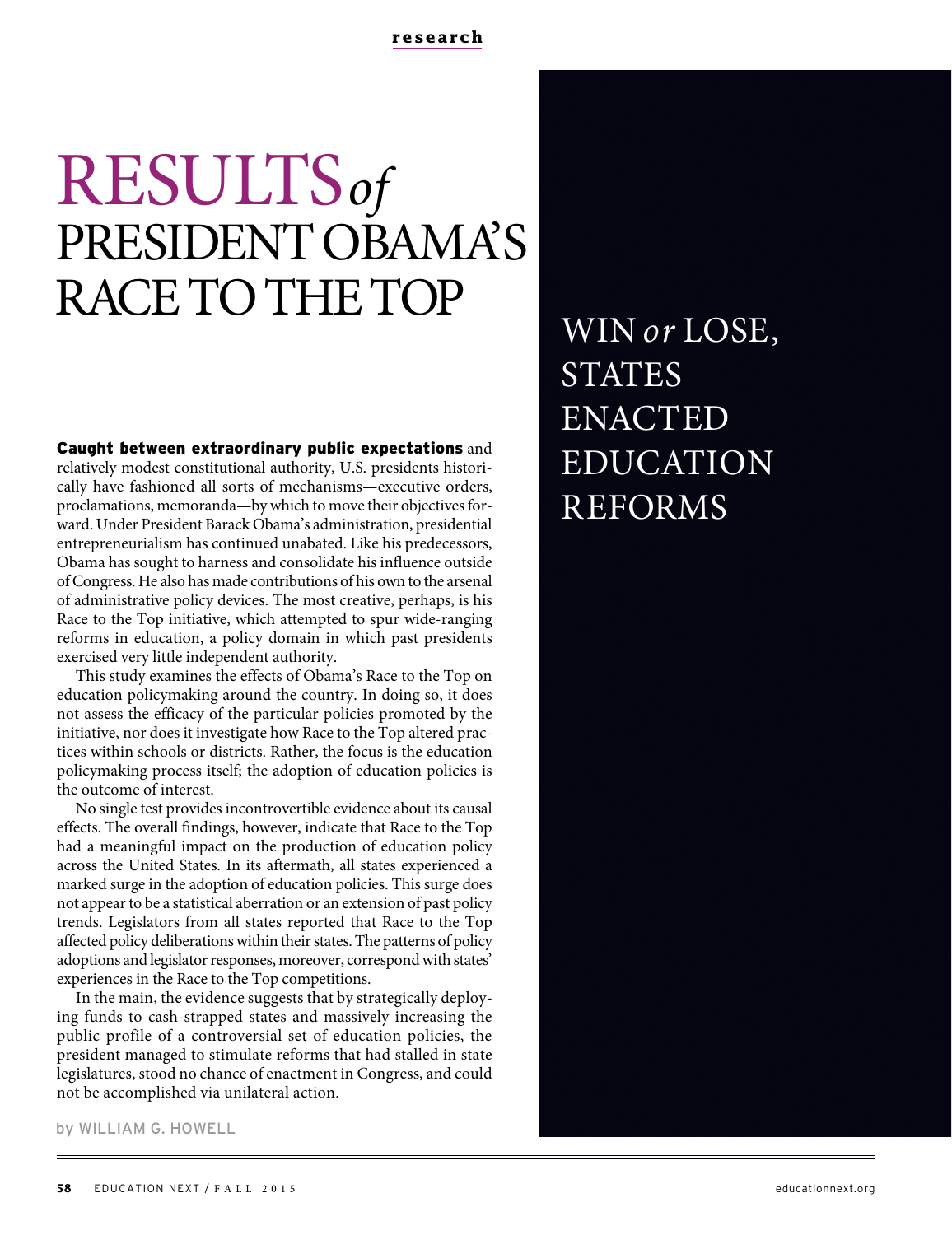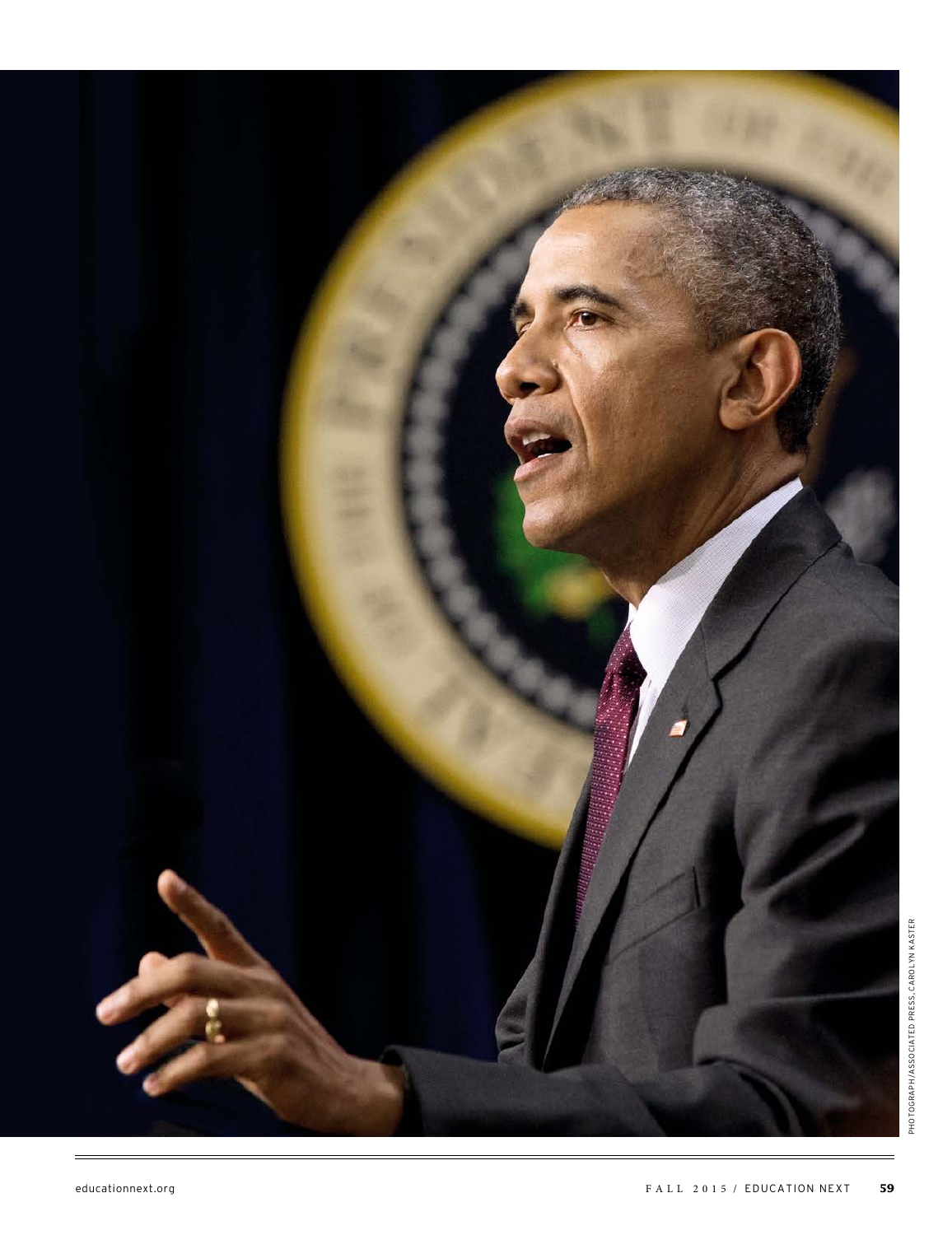### **Asking States to Compete**

On February 17, 2009, President Obama signed into law the American Recovery and Reinvestment Act of 2009 (ARRA), legislation that was designed to stimulate the economy; support job creation; and invest in critical sectors, including education, in the aftermath of the Great Recession. Roughly \$100 billion of the ARRA was allocated for education, with \$4.35 billion set aside for the establishment of Race to the Top, a competitive grant program designed to encourage states to support education innovation.

From the outset, the president saw Race to the Top as a way to induce state-level policymaking that aligned with his education objectives on college readiness, the creation of new data systems, teacher effectiveness, and persistently low-performing schools. As he noted in his July 2009 speech announcing the initiative, Obama intended to "incentivize excellence and spur reform and launch a race to the top in America's public schools."

The U.S. Department of Education (ED) exercised considerable discretion over the design and operation of the Race to the Top competition. Within a handful of broad priorities identified by Congress in ARRA, the Obama administration chose which specific policies would be rewarded, and by how much; how many states would receive financial rewards, and in what amount; and what kinds of oversight mechanisms would be used to ensure compliance. Subsequent to the ARRA's enactment, Congress did not issue any binding requirements for the design or administration of the program. From an operational standpoint, Race to the Top was nearly entirely the handiwork of ED.

Race to the Top comprised three distinct phases of competition. Both Phase 1 and Phase 2 included specific education-policy priorities on which each applicant would be evaluated. States were asked to describe their current status and outline their future goals in meeting the criteria in each of these categories. The education

# **Dividing Up the Points(Table 1)**

Applications in Phase 1 and Phase 2 of Race to the Top were evaluated on education policy priorities spanning six major scoring categories and one competitive preference category.

| <b>Policy Category</b>                                            | <b>Category Description</b>                                                                                                                                                                                                                                                                                                                                                                          | <b>Point Allocation</b> |
|-------------------------------------------------------------------|------------------------------------------------------------------------------------------------------------------------------------------------------------------------------------------------------------------------------------------------------------------------------------------------------------------------------------------------------------------------------------------------------|-------------------------|
| <b>State Success Factors</b>                                      | Articulating State's education reform agenda and LEA [local education agency]<br>participation; building strong statewide capacity to implement, scale up,<br>and sustain proposed claims; demonstrating significant progress in raising<br>achievement and closing gaps; advancing standards and assessments.                                                                                       | 125 points              |
| Standards and<br><b>Assessments</b>                               | Developing and adopting common core standards; developing and implement-<br>ing common, high-quality assessments; supporting the transition to enhanced<br>standards and high-quality assessments.                                                                                                                                                                                                   | 70 points               |
| Data Systems to<br><b>Support Instruction</b>                     | Fully implementing a statewide longitudinal data system; accessing and using<br>state data; using data to improve instruction.                                                                                                                                                                                                                                                                       | 47 points               |
| <b>Great Teachers</b><br>and Leaders                              | Providing high-quality pathways for aspiring teachers and principals; improving<br>teacher and principal effectiveness based on performance; ensuring equitable<br>distribution of effective teachers and principals; improving the effectiveness<br>of teacher and principal preparation programs; providing effective support to<br>teachers and principals.                                       | 138 points              |
| Turning around the<br><b>Lowest-Achieving Schools</b>             | Intervening in the lowest-achieving schools and LEAs; turning around the<br>lowest-achieving schools; demonstrating other significant reform conditions.                                                                                                                                                                                                                                             | 50 points               |
| General                                                           | Making education funding a priority; ensuring successful conditions for<br>high-performing charter schools and other innovative schools.                                                                                                                                                                                                                                                             | 55 points               |
| <b>Competitive Preference</b><br>Priority 2                       | Offering a rigorous course of study in mathematics, sciences, technology, and<br>engineering (STEM); cooperating with industry experts, museums, universities,<br>and other STEM-capable community partners to provide support to educators<br>in integrating STEM content; providing applied student learning opportunities<br>with particular emphasis on underrepresented groups and girls/women. | 15 points               |
| NOTE: Competitive Priorities 1, 3, 4, and 5 did not award points. |                                                                                                                                                                                                                                                                                                                                                                                                      |                         |

**SOURCE:** U.S. Department of Education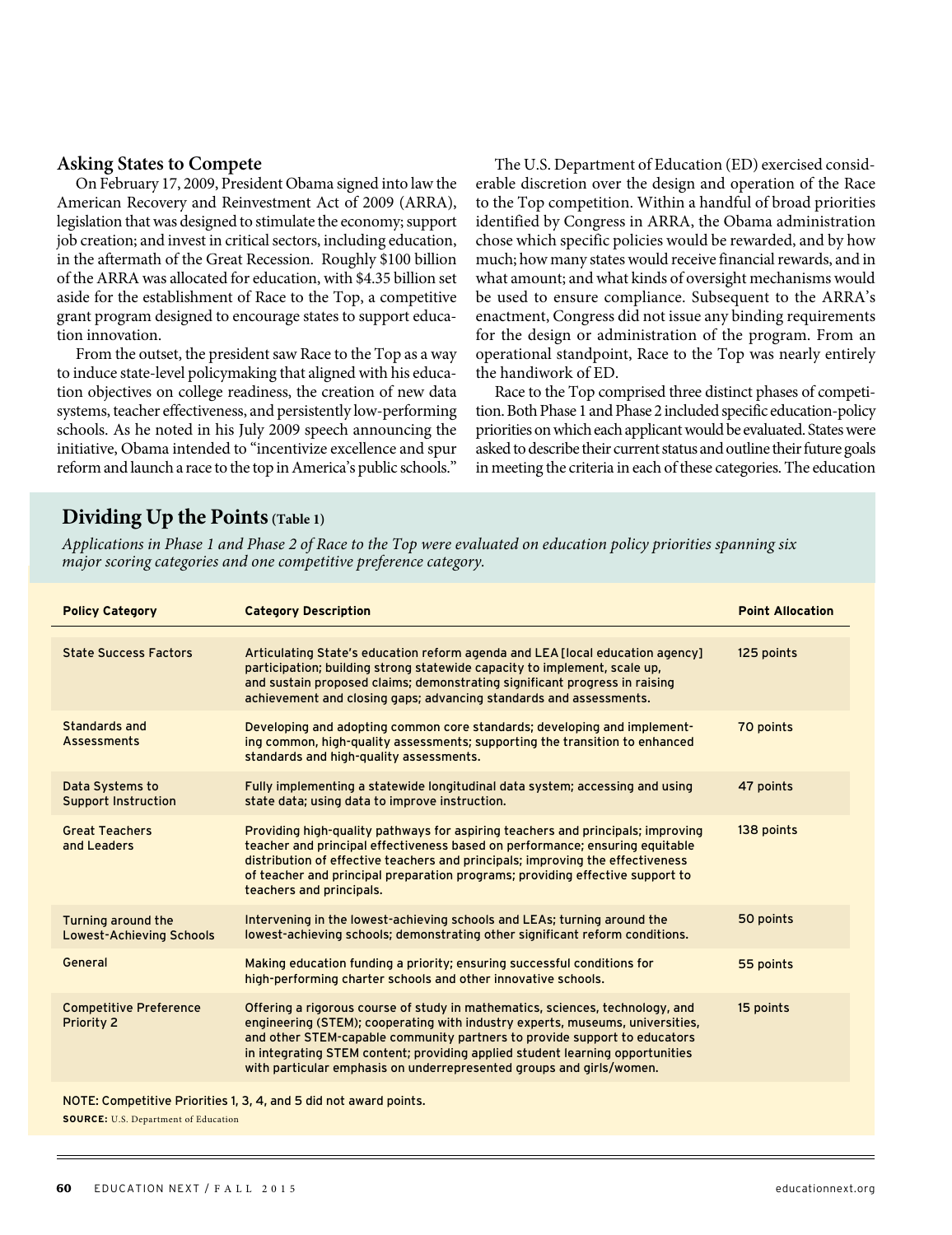

The Obama administration chose which specific policies would be rewarded, and by how much; how many states would receive financial rewards, and in what amount; and what kinds of oversight mechanisms would be used to ensure compliance.

policy priorities spanned six major scoring categories and one competitive preference category (see Table 1).

To assist states in writing their applications, ED offered technical assistance workshops, webinars, and training materials. Additionally, nonprofit organizations such as the National Council on Teacher Quality published reports intended to help states maximize their likelihood of winning an award. Nonetheless, substantial uncertainty shrouded some components of the competition, including the exact grading

procedures, number of possible winners, total allocated prize amount per winning state, and prize allocation mechanism and timeline.

When all was said and done, 40 states and the District of Columbia submitted applications to Phase 1 of the competition. Finalists and winners were announced in March 2010. Phase 1 winners Tennessee and Delaware were awarded roughly \$500 million and \$120 million, respectively, which amounted to 10 percent and 5.7 percent of the two respective states' budgets for K-12 education for a single year. Figure 1 identifies all winners and award amounts.

Thirty-five states and the District of Columbia submitted applications to Phase 2 of the competition in June 2010. Ten winners were each awarded prizes between \$75 million and \$700 million in Phase 2.

Having exhausted the ARRA funds, the president in 2011 sought additional support for the competition. That spring, Congress allotted funds to support a third phase, in which only losing finalists from Phase 2 could participate. A significantly higher percentage of participating states won in Phase 3, although the amounts of these grants were considerably smaller than those from Phases 1 and 2. On December 23, 2011, ED announced Phase 3 winners, which received prizes ranging from \$17 million to \$43 million.

States that won Race to the Top grants were subject to a nontrivial monitoring process, complete with annual performance reports, accountability protocols, and site visits. After receiving an award letter, a state could immediately withdraw up to 12.5 percent of its overall award. The remaining balance of funds, however, was available to winning states only after ED received and approved a final scope of work from the state's participating local education agencies. Each winning state's drawdown of funds, then, depended upon its ability to meet the specific goals and timelines outlined in its scope of work.

### **Impact on State Policy**

In its public rhetoric, the Obama administration emphasized its intention to use Race to the Top to stimulate new educationpolicy activity. How would we know if it succeeded? To identify the effects of Race to the Top on state-level policymaking, ideally one would take advantage of plausibly random variation in either eligibility or participation. Unfortunately, neither of these strategies is possible, as all states were allowed to enter the competition and participation was entirely voluntary. To discern Race to the

# **Who Won What (Figure 1)**

Across the three phases of Race to the Top, 18 states and the District of Columbia won awards that ranged from \$17 million to \$700 million.



**SOURCE:** U.S. Department of Education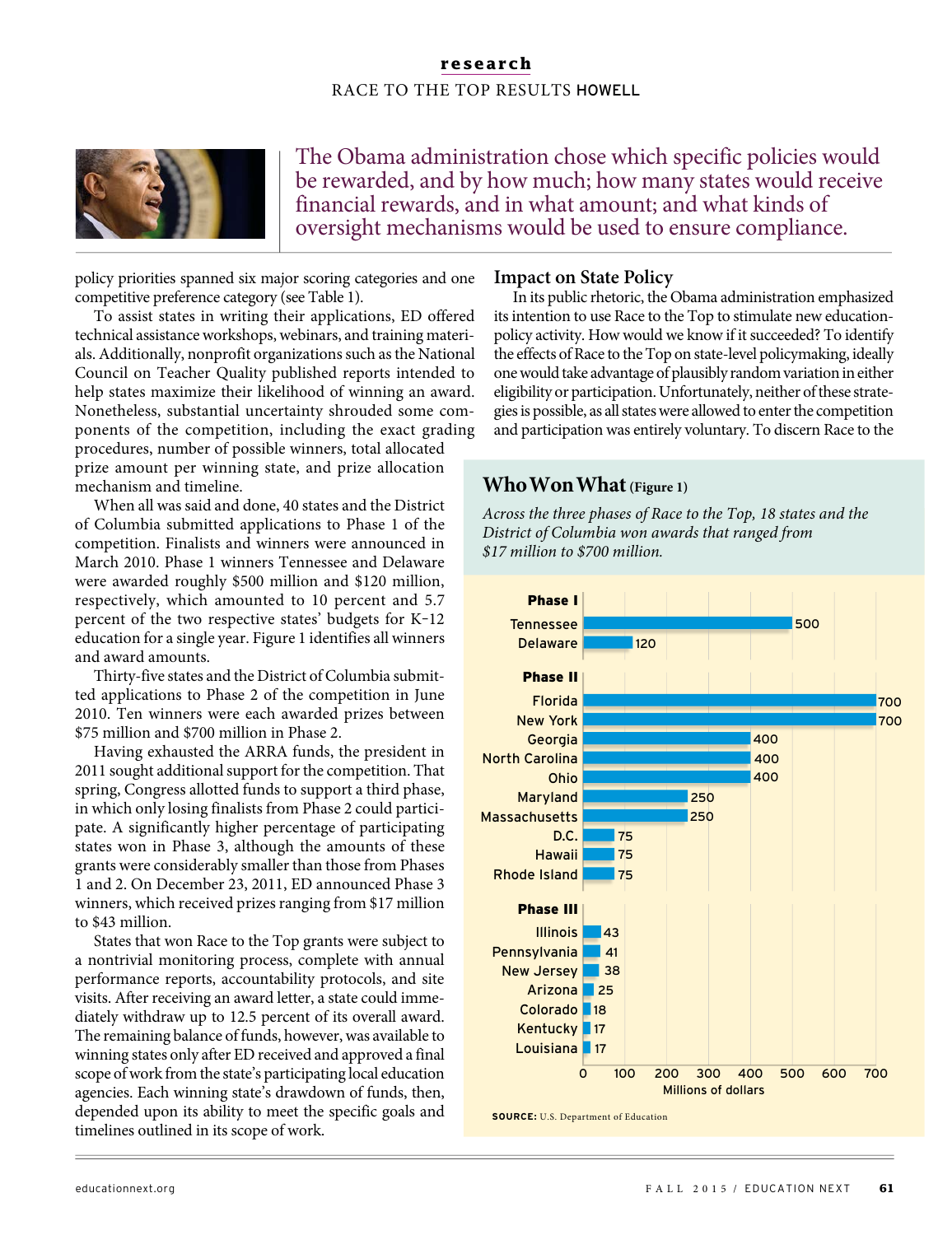

Winning states were 37 percentage points more likely to have enacted a Race to the Top policy after the competitions than nonapplicant states.

Top's policy consequences, therefore, I exploit other kinds of comparisons between policy changes in the 19 winning states and the District of Columbia, the 28 losers, and the 4 that did not participate; commitments that different states made in their applications and subsequent policymaking activities; and changes in policymaking at different intervals of the competitions.

Policy Adoptions. Perhaps the most telling piece of evidence related to the effect of Race to the Top is the number of relevant education reforms adopted as state policy in the aftermath of the competition's announcement. To determine that number, my research team and I documented trends in actual policy enactments across the 50 states and the District of Columbia. We tracked numerous policies that clearly fit the various criteria laid out under Race to the Top, and covered such topics as charter schools, data management, intervention into low-performing schools, and the use of test scores for school personnel policy, as well as three additional control policies—increased highschool graduation requirements, the establishment of 3rd-grade

### **Winners Implement More Policies(Figure 2)**

The proportion of Race the Top policies implemented by 2014 was higher in winning states than in those that never applied, though the proportion trended up over time for all states.



test-based promotion policies, and tax credits to support privateschool scholarships—that were similar to Race to the Top policies but were neither mentioned nor rewarded under the program (see sidebar, opposite page, for specific policies tracked for Race to the Top applications and state adoptions).

Across all 50 states and the District of Columbia, we examined whether a state legislature, governor, school board, professional standards board, or any other governing body with statewide authority had enacted a qualifying policy each year between 2001 and 2014. Policies that were merely proposed or out for comment did not qualify. We also examined whether each state in its written application claimed to have already enacted each policy or expressed its clear intention to do so, as well as the number of points the application received in the scoring process.

These data reveal that the Race to the Top competitions did not reward states exclusively on the basis of what they had already done. Race to the Top, in this sense, did not function as an award ceremony for states' past accomplishments. Rather, both

> states' past accomplishments and their stated commitments to adopt new policies informed the scores they received—and hence their chances of winning federal funding.

> We also found that states around the country enacted a subset of these reform policies at a much higher rate in the aftermath of Race to the Top than previously. Between 2001 and 2008, states on average enacted about 10 percent of reform policies. Between 2009 and 2014, however, they had enacted 68 percent. And during this later period, adoption rates increased every single year. At the rate established by preexisting trends, it would have taken states multiple decades to accomplish what, in the aftermath of the competitions, was accomplished in less than five years.

> Policy Adoptions in Winning, Losing, and Nonapplying States. The surge of legislative activity was not limited to states that were awarded Race to the Top funding. Figure 2 illustrates the policy adoption activity of three groups of states: those that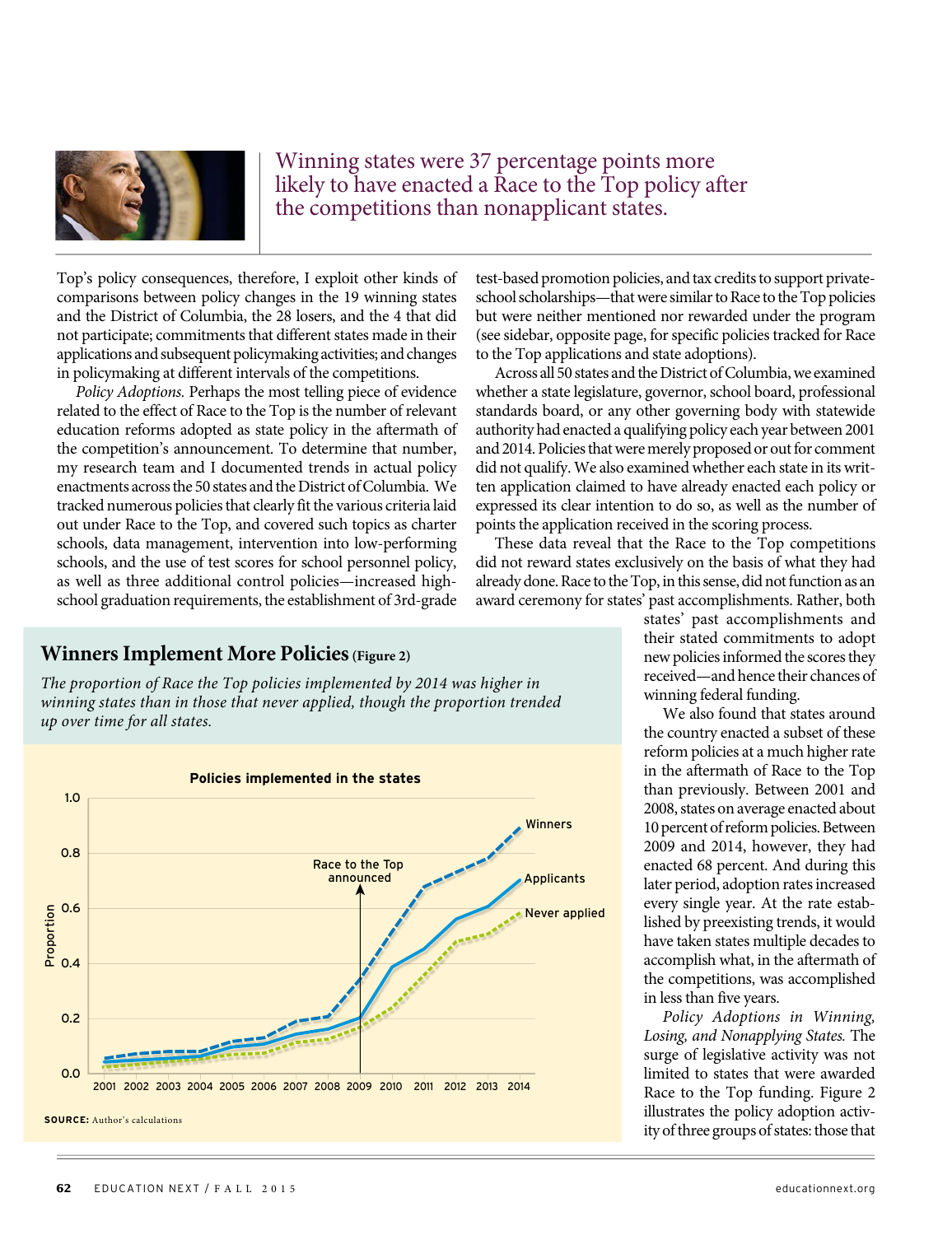# POLICY ENACTMENTS in THE STATES

One measure of the impact of Race to the Top is the extent to which states enacted policies that fit the competition and policies that were similar but were neither mentioned nor rewarded under the program.

### Policies Explicitly Encouraged by Race to the Top

- · participation in standards consortium
- · adoption of "high-quality" standards
- · development and implementation of "common, high-quality assessments"
- · implementation of statewide longitudinal data system\*
- · unique identifiers for individual students
- · teachers matched to students
- · availability of data to researchers\*
- · alternative routes to teacher certification
- · plan for identifying and correcting for teacher and principal shortages\*
- · systems in place to measure individual student growth
- · systems in place to differentially measure teacher and principal performance
- · evaluation system for both teachers and principals takes into account student test-score growth
- · annual evaluations of principals and teachers occur
- · evaluations used as part of professional development\*
- · evaluations used in part to make compensation decisions\*
- · evaluations used to identify additional responsibility for highly effective teachers\*
- · evaluations used in making tenure decisions\*
- · evaluations used to make decisions on removal of ineffective teachers and principals\*
- \* tracked only in the Race to the Top applications

won in one of the three phases of competition; those that applied in at least one phase but never won; and those that never applied. In nearly every year between 2001 and 2008, policy adoption rates in these groups were both low and essentially indistinguishable from one another. In the aftermath of Race to the Top's announcement, however, adoption rates for all three groups increased dramatically. By 2014, winning states had adopted, on average, 88 percent of the policies, compared to 68 percent among losing states, and 56 percent among states that never applied.

Regression analyses that account for previous policy adoptions and other state characteristics show that winning states were 37 percentage points more likely to have enacted a Race to the Top policy after the competitions than nonapplicant states.

- · evaluations used to make removal decisions after ample opportunity to improve\*
- · plan to ensure equitable distribution of highly effective teachers and principals\*
- · plan to increase number of highly effective teachers in STEM areas\*
- · student achievement data used as part of teacher credentialing
- · plans for using data to inform various aspects of professional development\*
- state has authority to intervene in lowest-achieving schools
- · plan to turn around lowest-achieving schools\*
- · continuing state education funding did not decrease from FY 2008 to FY 2009
- · state funding account for high-need schools and LEAs
- · no caps on high-performing charter schools
- · student achievement used as part of renewal of charter schools
- · equitable funding for charter schools
- · support for non-charter autonomous schools
- · funding for charter school facilities
- · STEM courses and programs in operation.

#### Similar Policies Not Rewarded in Race to the Top

- · high school graduation exam
- · 3rd-grade test-based promotion policies
- · tax credits for private-school scholarship programs.

While losing states were also more likely than nonapplicants to have adopted such policies, the estimated effects for winning states are roughly twice as large. Anecdotal media reports, as well as interviews conducted by my research team, suggest that the process of applying to the competitions by itself generated some momentum behind policy reform. Such momentum, along with the increased attention given to Race to the Top policies, may explain why those states that did not even apply to the competition nonetheless began to enact these policies at higher rates.

Winning states were also more likely to have adopted one of the control policies, which is not altogether surprising, given the complementarities between Race to the Top policies and the chosen control policies. Still, the estimated relationship between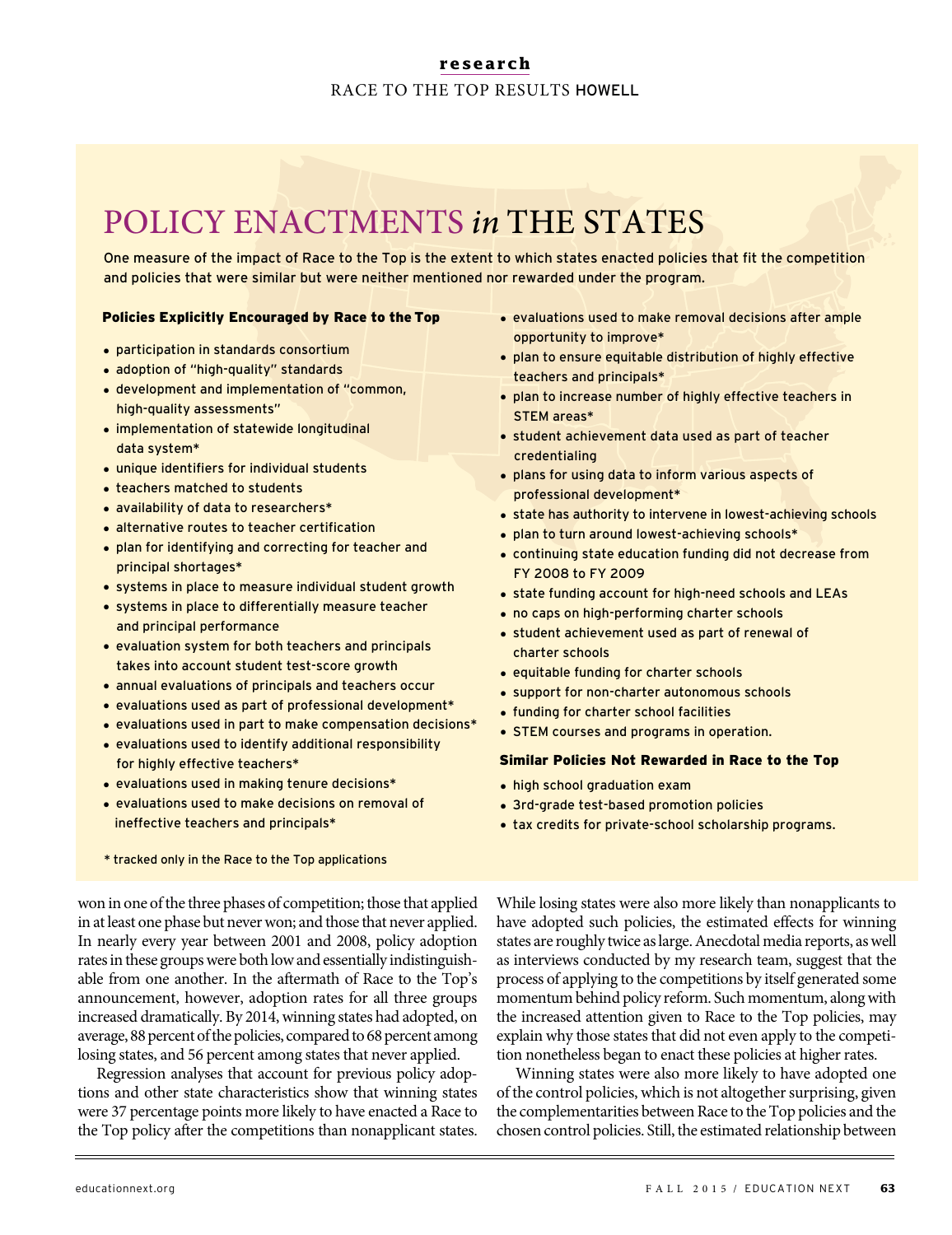

States introduced more rigorous standards for student academic proficiency in the aftermath of Race to the Top, with winning states reaching unprecedented heights within just two years.

winning and the adoption of Race to the Top policies is more than twice as large as that between winning and the adoption of control policies.

My results also suggest that both winning and losing states were especially likely to adopt policies about which they made clear commitments in their Race to the Top applications. Though the effects are not always statistically significant, winning states appear 21 percentage points more likely to adopt a policy about which they made a promise than one about which they did not; put differently, they were 36 percentage points more likely to adopt a policy about which they made an explicit commitment than were nonapplying states, which, for obvious reasons, made no promises at all. Losing states, meanwhile, were 31 percentage points more likely to adopt a policy on which they had made a promise than on a policy on which they had not.

Closer examination of winning, losing, and nonapplying states illuminates how Race to the Top influenced policymaking in all states, regardless of their status. One winning state, Illinois, submitted applications in all three phases before finally winning. Its biggest policy accomplishments, however, happened well before it received any funds from ED. The rapid enactment of Race to the Top policies in Illinois reflected a concerted effort by the state government to strengthen its application in each competition. Before the state even submitted its Phase 1 application, Illinois enacted the Performance Evaluation Reform Act (PERA), a law that significantly changed teacher and principal evaluation practices.

After losing in Phase 1, Illinois went on to adopt several other Race to the Top policies prior to submitting Phase 2 and Phase 3 applications. The competition served as a clear catalyst for education reform in the

state. As Illinois state senator Kimberly Lightford noted, "It's not that we've never wanted to do it before. I think Race to the Top was our driving force to get us all honest and fair, and willing to negotiate at the table."

Whereas persistence eventually paid off for Illinois, California's applications never resulted in Race to the Top funding. As in Illinois, lawmakers in California adopted several significant education reforms in an effort to solidify their chances of winning an award. Prior to the first-round deadline, the director of federal policy for Democrats for Education Reform noted that in California, "there's been more state legislation [around education reform] in the last eight months than there was in the entire seven or eight years of No Child Left Behind, in terms of laws passed."

California was not selected as a Phase 1 or Phase 2 winner, and a change in the governor's mansion prior to Phase 3 meant the state would not compete in the last competition. While the state never did receive any funding, California did not revoke any of the policies it had enacted during its failed bids.

What about the four states that never applied for Race to the Top funding? By jump-starting education policy reform in some states, the competition may have influenced policy deliberations in others. Alaska provides a case in point. When Race to the Top was first announced, Alaska's education commissioner, Larry LeDoux, cited concerns about federal government power and the program's urban focus as reasons not to apply.

Still, in the years that followed, Alaska adopted a batch of policies that either perfectly or nearly perfectly aligned with



**Illinois state senator Kimberly Lightford noted, "I think Race to the Top was our driving force to get us all honest and fair, and willing to negotiate."**

Race to the Top priorities. One of the most consequential concerned the state's teacher-evaluation system. In 2012, the Alaska Department of Education approved changes that required that 20 percent of a teacher's assessment be based on data from at least one standardized test, a percentage that would increase to 50 by the 2018-19 school year. In defending the rule, Governor Sean Parnell recognized the importance of keeping pace with other states' policy achievements: "Nearly 20 states in the nation now weight at least 33 percent, and many 50 percent, of the performance evaluation based on student academic progress. I would like Alaska to lead in this, not bring up the rear with 20 percent of an evaluation focused on student improvement." Those 20 states that had made the changes, it bears emphasizing,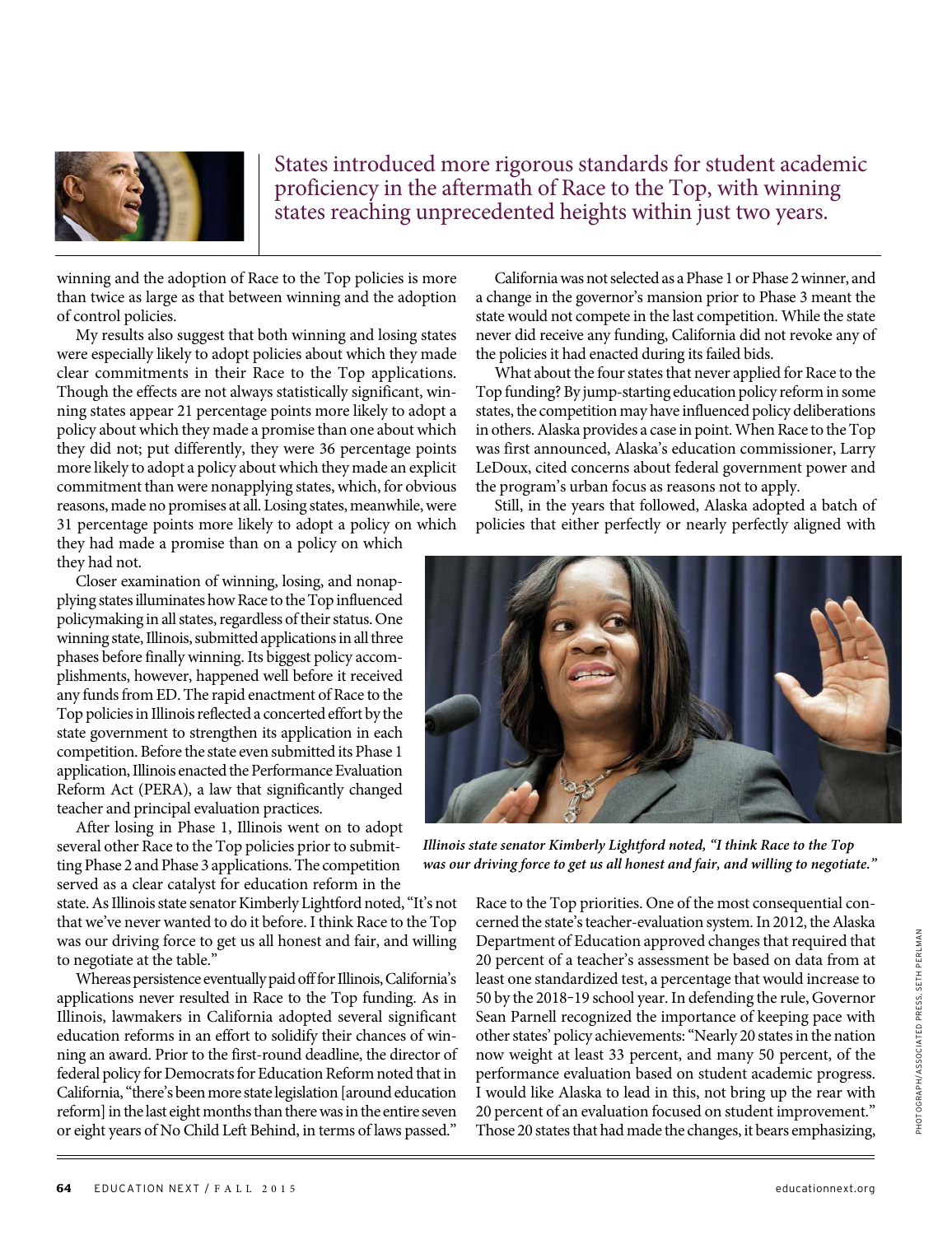had participated in Race to the Top.

Policymaker Perspectives. To further assess the influence of Race to the Top on state policymaking, I consulted state legislators. Embedded in a nationally representative survey of state legislators conducted in the spring of 2014 was a question about the importance of Race to the Top for the education policy deliberations within their states. Roughly one-third of legislators reported that Race to the Top had either a "massive" or "big" impact on education policymaking in their state. Another 49 percent reported that it had a "minor" impact, whereas just 19 percent claimed that it had no impact at all.

Lawmakers' responses mirror my finding that Race to the Top influenced policymaking in all states, with the greatest impact on winning states. Winners were fully 36 percentage points more likely to say that Race to the Top had a massive or big impact than losers, who, in turn, were 12 percentage points more likely than legislators in states that never applied to say as much. If these reports are to be believed, Race to the Top did not merely reward winning states for their independent policy achievements. Rather, the competitions meaningfully influenced education policymaking within their states.

Even legislators from nonapplying states recognized the relevance of Race to the Top for their education policymaking deliberations. Indeed, a majority of legislators from states that never applied nonetheless reported that the competitions had some influence over policymaking within their states. Although dosages vary, all states appear to have been "treated" by the Race to the Top policy intervention.

From Policy to Practice. None of the preceding analyses speak to the translation of policy enactments into real-world outcomes. For all sorts of reasons, the possibility that Race to the Top influenced the production of education policy around the country does not mean that it changed goings-on within schools and districts.

Still, preliminary evidence suggests that Race to the Top can count more than just policy enactments on its list of accomplishments. As Education Next has reported elsewhere (see "States Raise Proficiency Standards in Math and Reading," features, Summer 2015), states introduced more rigorous standards for student academic proficiency in the aftermath of Race to the Top. Moreover, they did so in ways that reflected their experiences in the competition itself.

Figure 3a tracks over a 10-year period the average rigor of standards in states that eventually won Race to the Top, states that applied but never won, and

# **From Policy to Practice?** (Figure 3)

**(3a)** Prior to Race to the Top, trends in the strength of state accountability systems were similar among all states, but starting in 2009, the strength of state standards in winning states improved substantially compared to other states.



**(3b)** Although a higher percentage of students attend charter schools in states that were winners in Race to the Top, gains in charter school enrollments after the competition appear to be a continuation of pre-existing trends.



NOTES: State standards data for figure 3a are drawn from "States Raise Proficiency Standards in Math and Reading," *features,* Summer 2015. No data are available for 2004 and 2006 for figure 3b.

**SOURCE:** Author's calculations